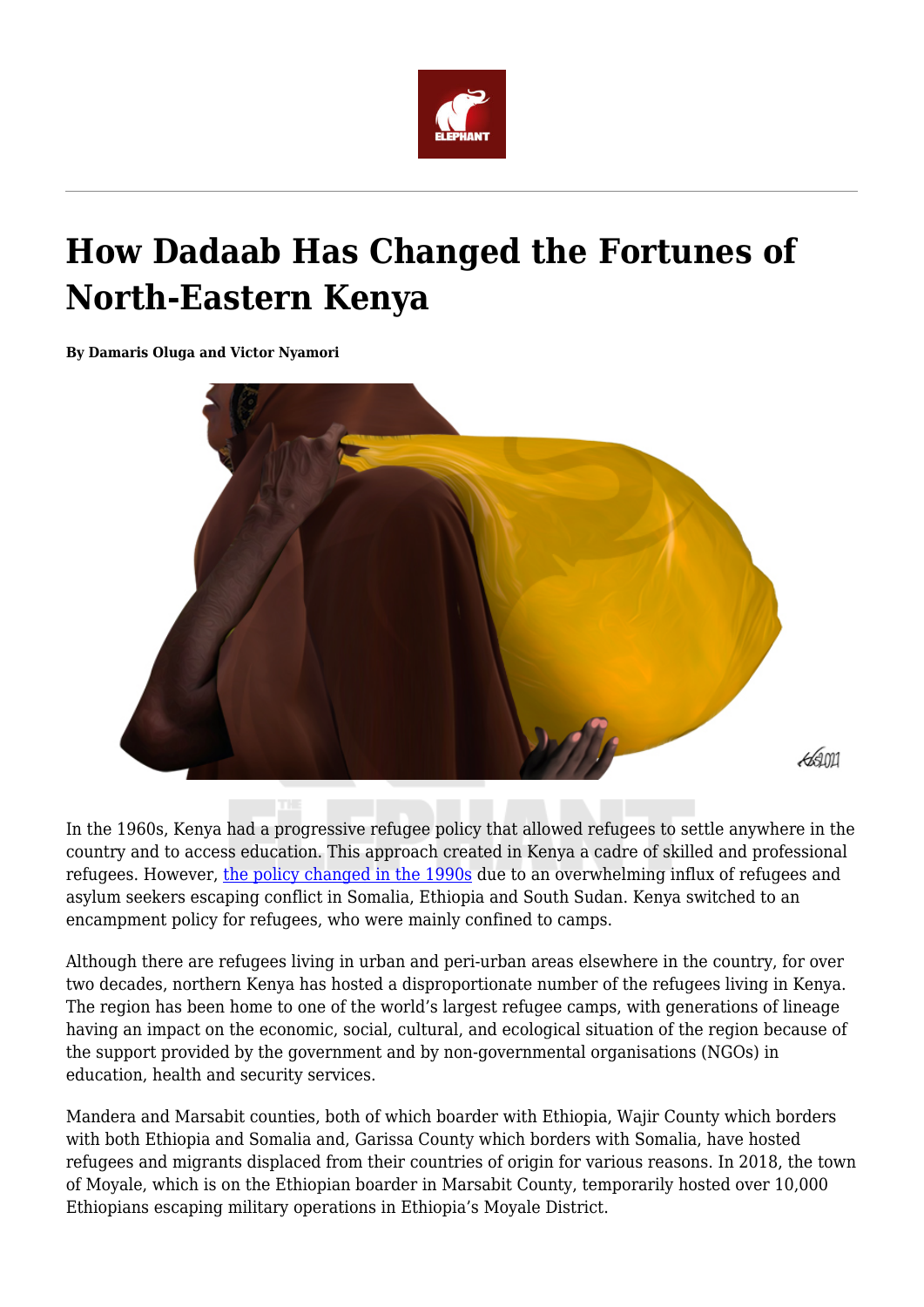Elwak town in Wajir County occasionally hosts pastoralist communities from Somalia who cross into Kenya seeking pasture for their livestock. While the movement of refugees into Marsabit and Wajir counties has been of a temporary nature, Garissa County has hosted refugees for decades.

Located 70 kilometres from the border with Somalia, the Dadaab refugee complex was established in the 1990s and has three main camps: Dagahaley, Ifo, and Hagadera. Due to an increase in refugee numbers around 2011, the Kambioos refugee camp in Fafi sub-county was established to host new arrivals from Somalia and to ease pressure on the overcrowded Hagadera refugee camp. The Kambioos camp was closed in 2019 as the refugee population fell.

According to the UN Refugee Agency, UNHCR, and the Refugee Affairs Secretariat (RAS), the Dadaab refugee complex currently hosts over [226, 689 refugees](https://www.unhcr.org/ke/857-statistics.html), 98 per cent of whom are from Somalia. In 2015, the refugee population in the Dadaab refugee complex was over 300,000, larger than that of the host community. In 2012, the camp held over 400,000 refugees leading to overstretched and insufficient resources for the growing [population](https://www.africaportal.org/features/climate-refugee-rights-east-africa-op-ed-victor-nyamori/).

Under international refugee and human rights law, the government has the sole responsibility of hosting and caring for refugees. However, there is little information regarding the investments made by the Kenyan government in the refugee sector in the north-eastern region over time. Moreover, the government's investment in the sector is debatable since there was no proper legal framework to guide refugee operations in the early 1990s. It was only in 2006 that the government enacted the Refugee Act that formally set up the Refugee Affairs Secretariat mandated to guide and manage the refugee process in Kenya.

While the Refugee Act of 2006 places the management of refugee affairs in the hands of the national government, devolved county governments play a significant role in refugee operations. With the 2010 constitution, the devolution of social functions such as health and education has extended into refugee-hosting regions and into refugee camps. While devolution in this new and more inclusive system of governance has benefited the previously highly marginalised north-eastern region through a fairer [distribution of economic and political resources,](https://www.brookings.edu/opinions/devolution-and-resource-sharing-in-kenya/) there is however little literature on how the refugees benefit directly from the county government resource allocations.

The three north-eastern counties are ranked among the leading recipients of devolved funds: Mandera County alone received US\$88 million in the 2015/2016 financial year, the highest allocation of funds after Nairobi and Turkana, leading to developmental improvements.

However, it can be argued that the allocation of funds from the national government to the northern frontier counties by the Kenya Commission on Revenue Allocation—which is always based on the Revenue Allocation table that prioritizes population, poverty index, land area, basic equal share and fiscal responsibility—may not have been taking the refugee population into account. According to the 2019 census, the population of Dadaab sub-county is 185,252, a figure that is well below the actual refugee population. The increase in population in the north-eastern region that is due to an increase in the refugee population calls for an increase in the allocation of devolved funds.

The three north-eastern counties are ranked among the leading recipients of devolved funds.

Dadaab refugee camp has been in the news for the wrong reasons. Security agencies blame the refugees for the increased Al Shabaab activity in Kenya, and even though these claims are disputed, the government has made moves to close down the camp. In 2016, plans to close Dadaab were blocked by the High Court which declared the proposed closure [unconstitutional](https://www.amnesty.org/en/latest/press-release/2017/02/kenya-historic-ruling-blocks-closure-of-dadaab-refugee-camp/). In 2021, Kenya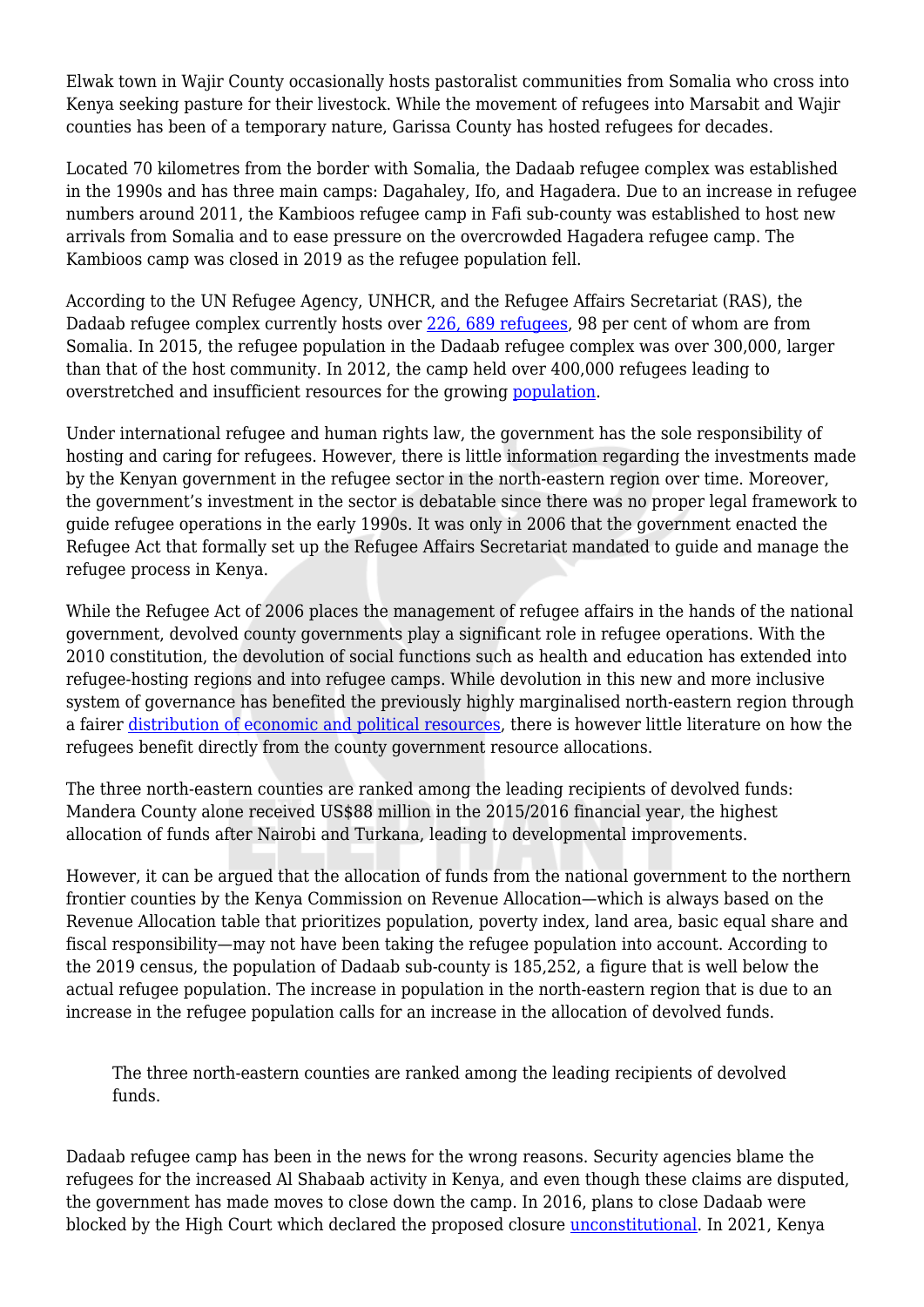was at it again when Ministry of Interior Cabinet Secretary Fred Matiang'I tweeted that he had given the UNHCR 14 days to draw up a plan for the closure of the camp. The UNHCR and the government issued a [joint statement](https://www.unhcr.org/uk/news/press/2021/4/608af0754/joint-statement-government-kenya-united-nations-high-commissioner-refugees.html) agreeing to close the camp in June 2022.

The security rhetoric is not new. There has been a sustained campaign by Kenya to portray Dadaab as a security risk on national, regional and international platforms. During the 554th meeting of the African Union Peace and Security Forum held in November 2015, it was concluded that the humanitarian character of the Dadaab refugee camp had been compromised. The [AU statements](https://www.peaceau.org/en/article/the-554th-meeting-of-the-au-peace-and-security-council-on-the-situation-of-refugees-in-the-dadaab-camps-in-kenya), which may have been drafted by Kenya, claimed that the attacks on [Westgate Mall](https://www.theguardian.com/world/2013/oct/04/westgate-mall-attacks-kenya) and [Garissa](https://www.theguardian.com/world/gallery/2015/apr/02/al-shabaab-gunmen-attack-university-kenya-in-pictures) [University](https://www.theguardian.com/world/gallery/2015/apr/02/al-shabaab-gunmen-attack-university-kenya-in-pictures) were planned and launched from within the refugee camps. These security incidents are an indication of the challenges Kenya has been facing in managing security. For example, between 2010 and 2011, there were several IED (Improvised Explosive Devices) incidents targeting police vehicles in and around Dadaab where a dozen officers were injured or killed. In October 2012, two people working for the medical charity Médicins Sans Frontières (MSF) were kidnapped in Dadaab. Local television network NTV has [described](https://www.youtube.com/watch?v=ClQUJ7bShVI) the camp as "a womb of terror" and "a home for al-Shabaab operations".

There has been a sustained campaign by Kenya to portray Dadaab as a security risk on national, regional and international platforms.

Security restrictions and violent incidents have created a challenging operational environment for NGOs, leading to the relocation of several non-local NGO staff as well as contributing to a shrinking humanitarian space. Some teachers and health workers from outside the region have refused to return to the area following terrorist attacks by Al-Shabaab, leaving behind large gaps in the health, education, and [nutrition sectors.](https://www.iris-france.org/wp-content/uploads/2016/11/ENG-Observatoire-Prospective-Huma-NORTHEasternKenya-12-2015.pdf)

However, despite the challenging situation, the refugee camps have also brought many benefits, not only to Kenya as a country but also to the county governments and the local host communities.

## **Education**

According to the Intergovernmental Authority on Development (IGAD) half the [refugee population in](https://globalcompactrefugees.org/sites/default/files/2019-12/IGAD%20Djibouti%20Plan%20of%20Action%20on%20Education%20(2017).pdf) [the IGAD member states](https://globalcompactrefugees.org/sites/default/files/2019-12/IGAD%20Djibouti%20Plan%20of%20Action%20on%20Education%20(2017).pdf) are children of school-going age, between 4 and 18 years.

In Garissa, the education sector is one of the areas that has benefited from the hosting of refugees in the county because the host community has access to schools in the refugee camps. [Windle Trust](https://twitter.com/Windle_Intl_Ke/status/1207958087312785408?s=20), an organisation that offers scholarships to students in secondary schools and in vocational training institutes, has been offering scholarships to both the refugees and the host communities. [In July](https://www.ilo.org/global/programmes-and-projects/prospects/news/WCMS_813669/lang--en/index.htm?shared_from=shr-tls) [2021, over 70 students](https://www.ilo.org/global/programmes-and-projects/prospects/news/WCMS_813669/lang--en/index.htm?shared_from=shr-tls) benefited from a project run by International Labour Organisations (ILO) in partnership with Garissa county governments, the East African Institute of Welding (EAIW) and the Kenya Association of Manufacturers (KAM) to give industrial welding skills to refugees and host communities.

However, despite the measures taken by the Kenyan government to enrol refugees in Kenyan schools, there is a notable gap that widens as students go through the different levels of education. Statistics show that of the school-going refugee population, only a third get access to secondary education of which [a sixth](https://www.unhcr.org/ke/education) get to join tertiary institutions. This is well below the government's Sustainable Development Goal (SDG) 4 target that seeks to ensure that all girls and boys complete free, equitable and quality primary and secondary education. This also reflects the situation of the host community's education uptake. Other investments in the education sector that have targeted the host communities include recruitment and deployment of early childhood education teachers to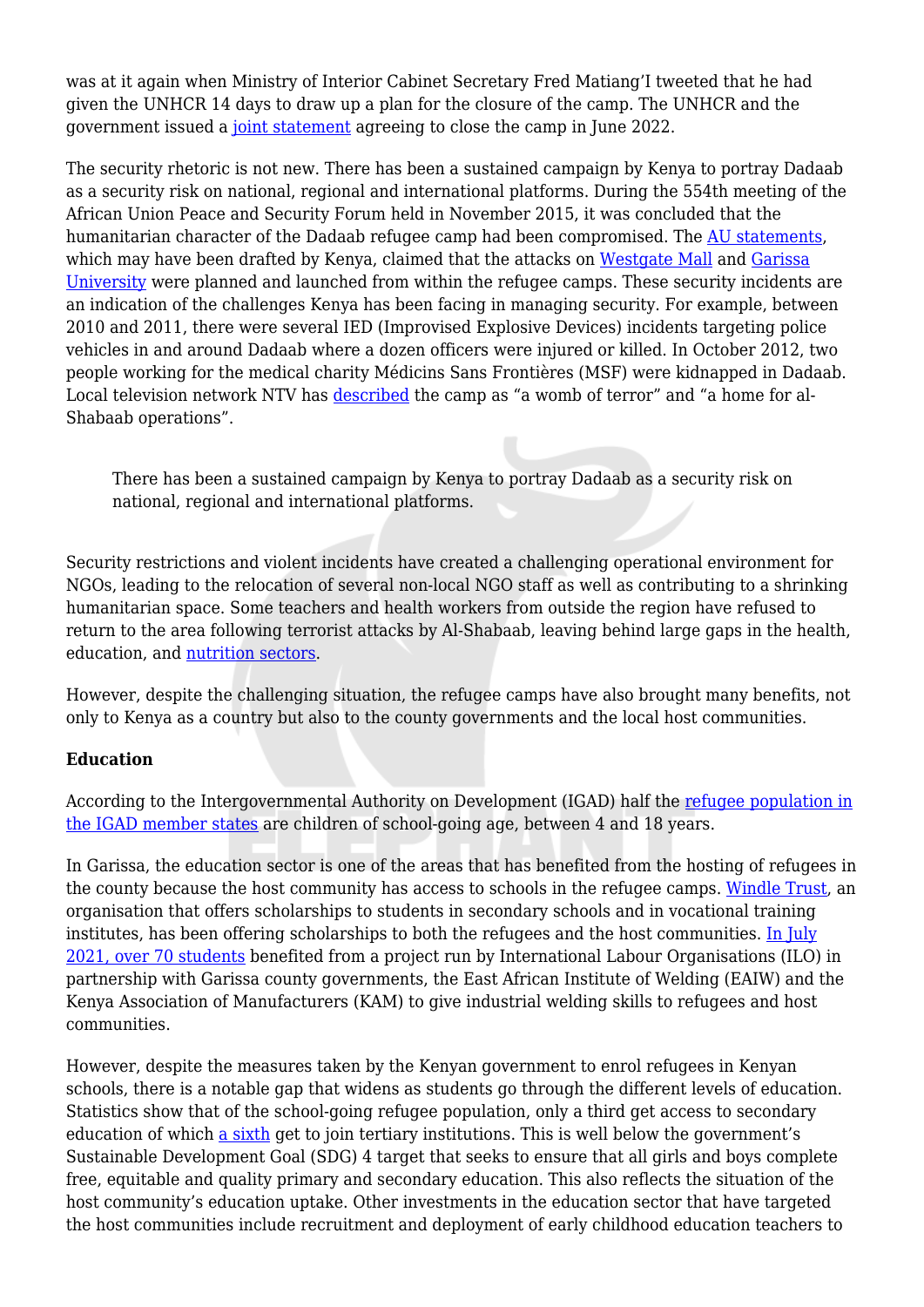schools in the host community by UNHCR and other non-governmental organizations (NGOs).

## **Non-governmental/intergovernmental support**

The presence of refugees has led to NGOs setting up and running projects in the camps. According to Garissa County's Integrated Development Plan, there are over 70 non-governmental organisations present, with the majority operating around the Dadaab refugee complex and within the host communities. The UNHCR estimates that it will require about US\$149.6 million to run its operations in Dadaab Camp this year. However, as of May 2021, only [US\\$45.6 million—](https://www.unhcr.org/ke/funding-updates)31 per cent of the total amount required—had been received.

The decrease in humanitarian funding has had an impact on the livelihoods of refugees and host communities in north-eastern Kenya. According to the World Bank, 73 per cent of the population of Garissa County live below the poverty line. In the absence of social safety nets, locals have benefited from the humanitarian operations in and around the camp. The UNHCR reports that about [40,000](https://www.voanews.com/africa/kenya-vetting-some-40000-people-who-want-shed-refugee-status-dadaab-camp) [Kenyan nationals](https://www.voanews.com/africa/kenya-vetting-some-40000-people-who-want-shed-refugee-status-dadaab-camp) within a 50km radius of the Dadaab refugee camp ended up enrolling as refugees in order to access food and other basic services in the camps.

In 2014, the UNHCR reported that it had supported the Kenyan community residing in the wider Daadab region in establishing over [US\\$5 million worth of community assets](https://www.humanitarianresponse.info/sites/www.humanitarianresponse.info/files/documents/files/Host%20Community%20Support%20briefing%20note%20November%202014.pdf) since 2011. The presence of refugees has also increased remittances from the diaspora, and there are over 50 remittance outlets operating in the Dadaab camp, increasing economic opportunities and improving services. Using 2010 as the reference year, researchers have found that the economic benefits of the Dadaab camp to the host community amount to approximately [US\\$14 million annually.](https://reliefweb.int/report/kenya/search-protection-and-livelihoods-socio-economic-and-environmental-impacts-dadaab)

The UNHCR reported that it had supported the Kenyan community residing in the wider Daadab region in establishing over US\$5 million of community assets since 2011 since 2011.

To reduce overdependence on aid and humanitarian funding in running refugee operations, the County Government of Garissa developed a Garissa Integrated Socio-Economic Development Plan (GISEDP) in 2019 that provided ways of integrating refugees into the socio-economic life of the community to enhance their self-reliance. The European Union announced a [Euro 5 million funding](https://citizentv.co.ke/news/eu-to-spend-over-ksh-500m-on-refugees-communities-in-garissa-284565/) [programme](https://citizentv.co.ke/news/eu-to-spend-over-ksh-500m-on-refugees-communities-in-garissa-284565/) to support the socio-economic development plan, thus opening up opportunities for development initiatives including income generating activities such as the flourishing businesses at Hagadera market. The recent announcement of the planned closure of the camp has put these plans at risk.

#### **A voice**

The host community is increasingly involved in issues that affect both the locals living around the Dadaab refugee complex and the refugees themselves, with the voice of the community gaining prominence in decision-making regarding the county budget and sometimes even regarding NGO operations. NGOs periodically conduct needs assessments in and around the camp to guide the budgeting and planning process for subsequent years and the host community is always consulted.

Interest in governance issues has also increased. For example, between 2010 and 2015 the host community successfully lobbied for [increased employment opportunities for locals](https://reliefweb.int/report/kenya/refugee-camp-operations-paralysed-residents-protest-over-jobs) in the UNHCR operations. With experience in the humanitarian field, some from within the host communities have secured positions as expatriates in international organizations across the globe, adding to increased international remittances to Garissa County.